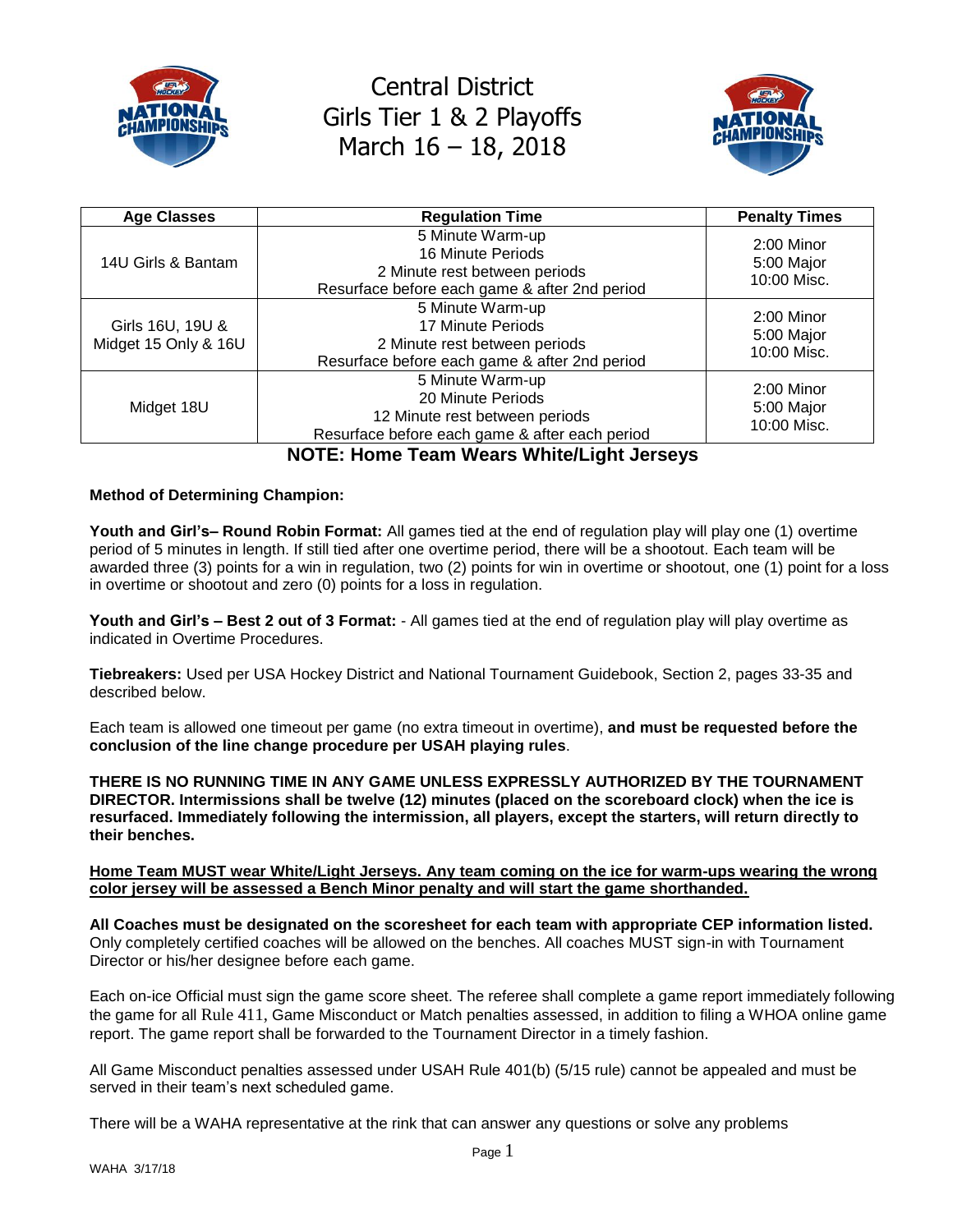



### Overtime Procedures

### **Youth and Girls Games – Round Robin Format**

#### **1. All Games Played to a Winner:**

If the game is tied following regulation play, one five-minute sudden death overtime period shall be played. At the completion of the third period, the tied teams shall receive a two-minute rest period. The teams will remain on the ice. The teams will change ends. If the score is tied at the end of the five-minute sudden death overtime period, there shall be a shootout. The winner of the shootout will be credited with one additional goal in the final score. **If no goal is scored in the overtime period, there will be a shootout.**

#### **a. Shootout**

The shootout will be conducted as follows:

- A shootout is defined as a player attempting to score a goal and the opposing goalkeeper attempting to stop the shooter from scoring the goal.
- The referee shall call the two captains to the referee's crease to flip a coin to determine which team takes the first shot. The winner of the coin toss will have the choice whether his/her team will shoot first or second.
- All goalkeepers and all players from both teams listed on the official game sheet shall be eligible to participate in the shootout.
- The goalkeepers will defend the net they were defending in the  $3<sup>rd</sup>$  period.
- Any player whose penalty had not been completed when the overtime period ended or who receives a penalty during a shootout procedure is not eligible to participate in any portion of the shootout procedure(s) and must remain in the penalty box.
- The shootout procedure shall begin with five different individual shooters from each team taking alternate shots. The players do not need to be named beforehand.
- The goalkeepers from each team may be changed after each shot.
- The players of both teams will take the shots alternately until a decisive goal is scored. The remaining shots will not be taken.
- If after the shootout, the shootout score is still tied, there will be a sudden death shootout.

### **b. Sudden Death Shootout**

The sudden death shootout will be conducted as follows:

- A sudden death shootout is defined as each team attempting a shot. Should one team be successful and the other team not, the successful team shall win the shootout.
- Teams will select their shooters to participate in sudden death shootout, whether or not they shot in the previous round. The last player in the first round shootout may be the first player in the sudden death shootout.
- Players in a sudden death shootout shall not be allowed to take another shot until four additional shooters have completed their attempts.
- All goalkeepers and all players from both teams listed on the official game sheet shall be eligible to participate in the shootout.
- Any player whose penalty had not been completed when the overtime period ended or who receives a penalty during a shootout procedure is not eligible to be one of the players selected to participate in any portion of the shootout procedure(s) and must remain in the penalty box.
- The goalkeepers from each team may be changed after each shot.
- The official scorekeeper shall record all shots taken indicating the players, goalkeepers and goals scored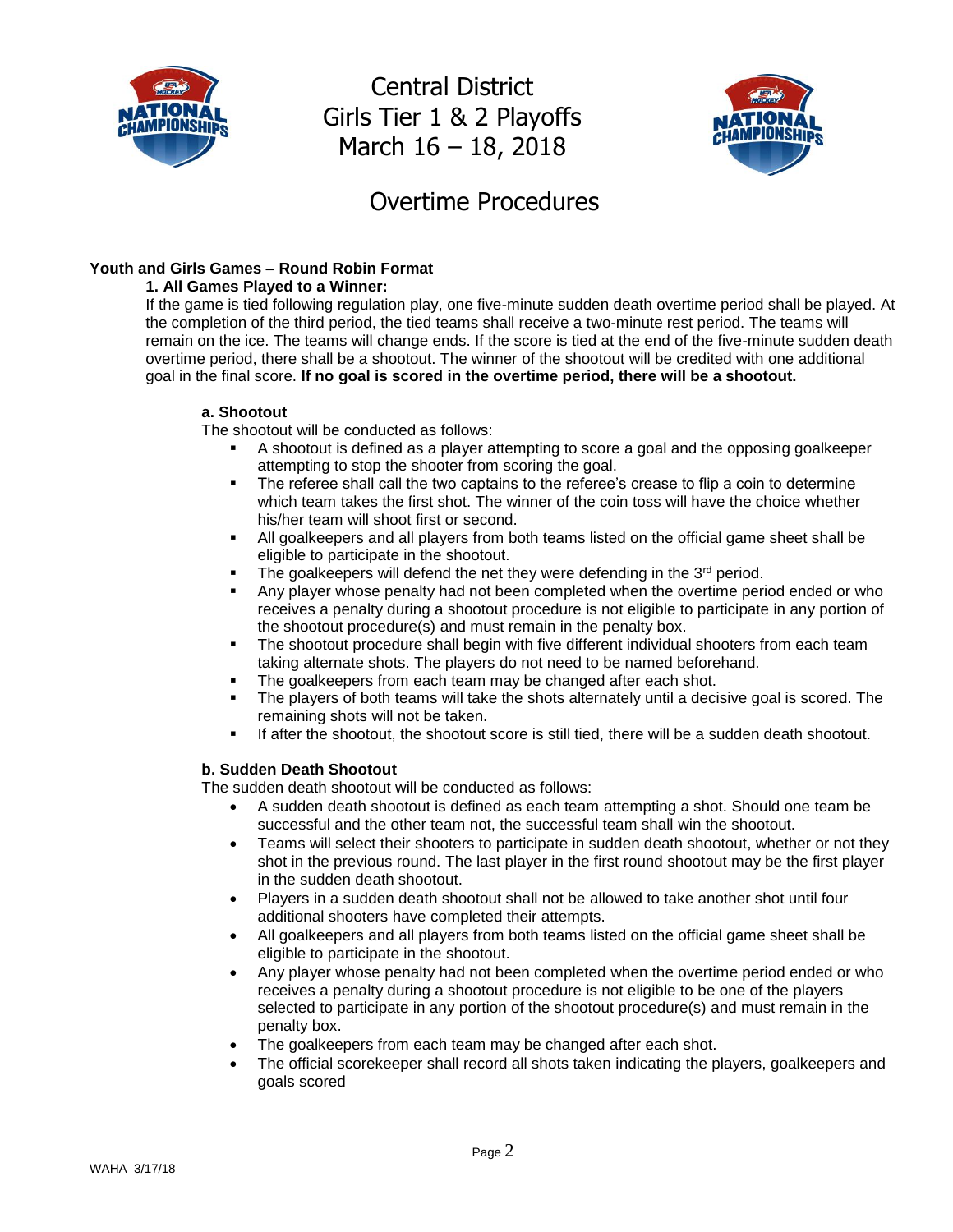



## Overtime Procedures

#### **Youth and Girls Games – Best 2 out of 3 Format**

- 1. The game shall be continued to determine a winner.
- 2. At the completion of the third period, there shall be a two (2) minute rest period before the start of the first overtime session.
- 3. All overtimes shall be equal to the length of the third period and shall be sudden death. Teams shall switch ends at the end of the third period and each overtime period.
- 4. If the teams are still tied at the completion of the first overtime, the teams shall leave the ice and the ice shall be resurfaced. A second overtime period shall begin immediately following the ice resurfacing.
- 5. Following the second overtime, there shall be a two (2) minute rest period prior to the start of the third overtime session.
- 6. If the teams remain tied at the completion of the third overtime period, the teams shall leave the ice and the ice shall be resurfaced.
- 7. Thereafter, the foregoing process in items 1-6 shall be repeated until such time as a winner is determined.
- 8. In the Youth 17 & 18 Tier I classification, rather than a two (2) minute rest period prior to the first overtime and after the second overtime period, the ice shall be resurfaced prior to the first overtime and between each overtime period.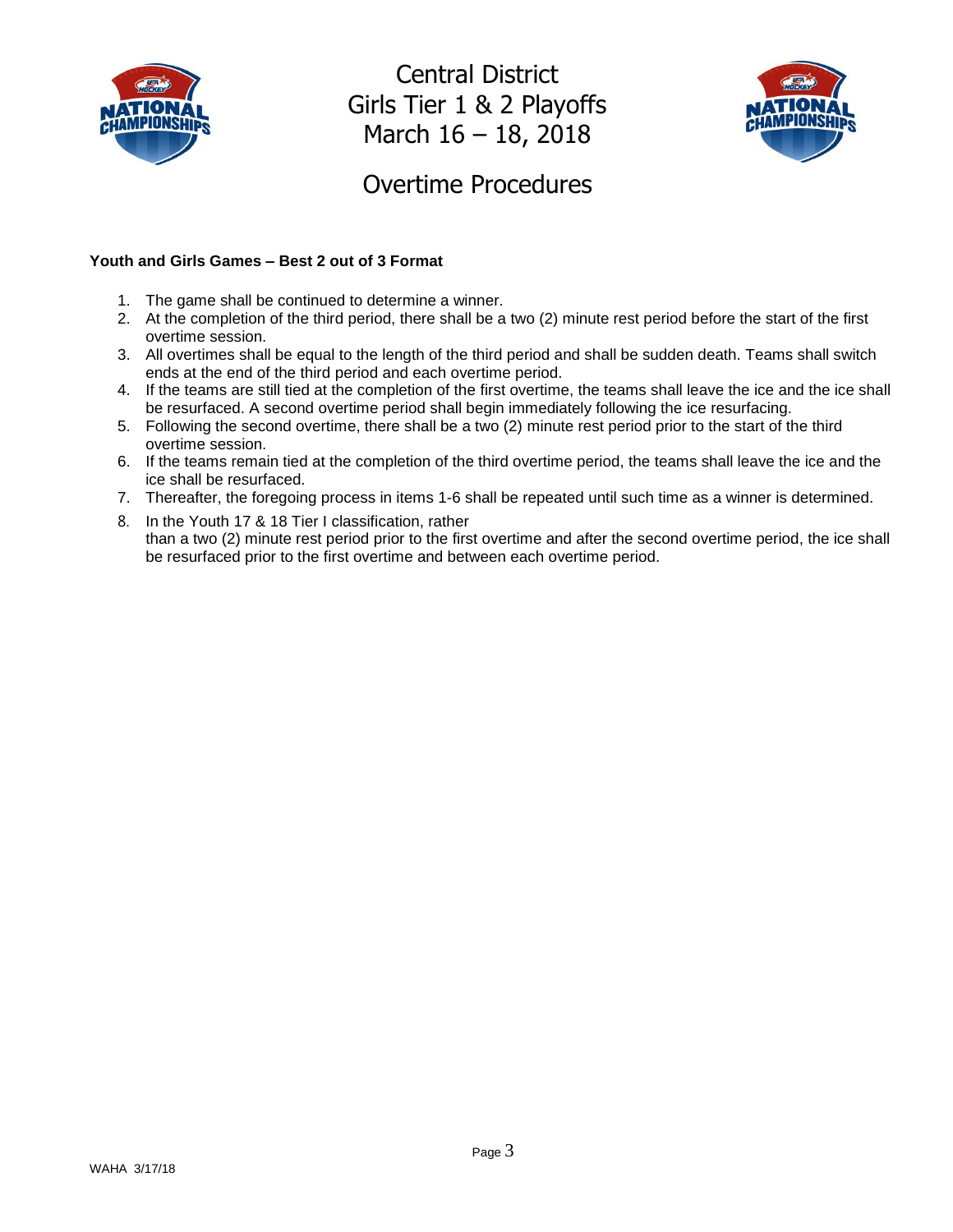



# Tiebreaker Rules

(From USA Hockey District and National Tournament Guidebook, pages 33-35)

If two or more teams have an equal number of points, their position in the standings shall be determined by the following tie breaking rules listed below. If at any point during the application of the tie-breaking rules, a team can be seeded higher or lower than other teams that remain tied, the seeded team will be placed in their position in the standings, and the tie-breaker process will begin again at Step 1.

The tiebreaker rules are as follows:

- 1. The results of only the head-to-head games played between the tied teams in the following order:
	- a. Most points earned.
	- b. Most total wins (whether in regulation, overtime and shootout).
	- c. Most regulation wins.
	- d. Differential Subtracting goals scored against from goals scored in these games, the positions being determined in order of the greatest surplus.
	- e. Quotient Dividing the goals scored in

these games by the goals scored against, the positions being determined in order of the greatest quotient. A quotient involving dividing by zero(0) has higher standing than a quotient from dividing by any number other than zero. Where two or more teams have no goals against and the quotient tie- breaker is required, the teams shall be ranked high to low in descending order of "goals for."

f. Most periods won — In the games played by each tied team, points will be awarded for each regulation period won (2 points) and for each regulation period tied (1 point). Positions shall be in the order of highest point total.

If after applying the formulas of 1 a, b, c, d, e, or f the tie still exists, the results of all the games played by the teams tied in the following order:

- a. Most total wins (whether in regulation, overtime and shootout).
- b. Differential Subtracting goals scored against from goals scored in these games, the positions being determined in order of the greatest surplus.
- c. Quotient Dividing the goals scored in these games by the goals scored against, the positions being determined in order of the greatest quotient. A quotient involving dividing by zero (0) has higher standing than a quotient from dividing by any number other than zero. Where two or more teams have no goals against and the quotient tiebreaker is required, the teams shall be ranked high to low in descending order of "goals for."
- d. Most periods won In the games played by each tied team, points will be awarded for each regulation period won (2 points) and for each regulation period tied (1 point). Positions shall be in the order of highest point total.
- e. Quickest first goal The team that scored the quickest goal in their preliminary round games shall be ranked highest.